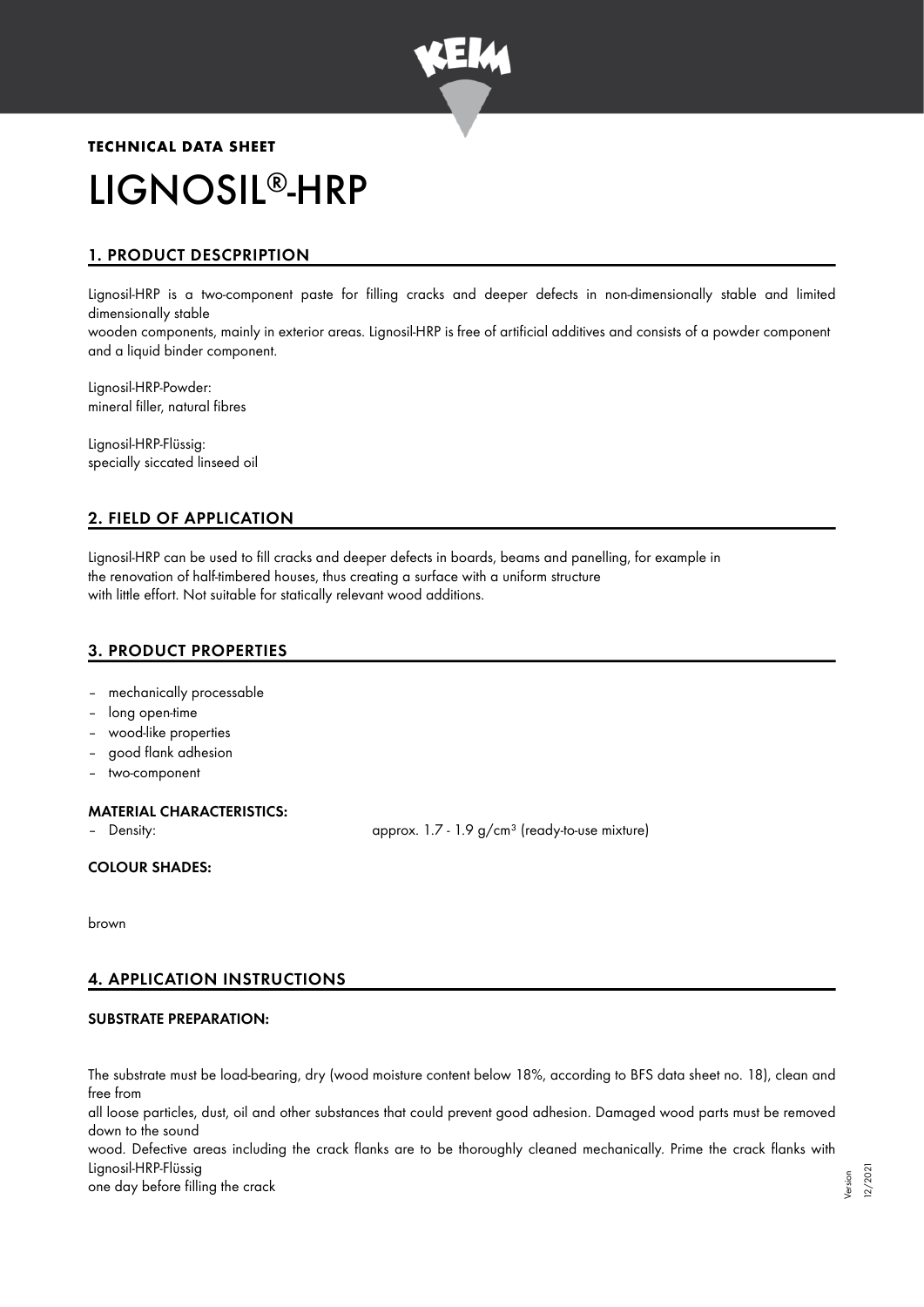#### APPLICATION CONDITIONS:

Ambient and substrate temperature ≥ 8 °C during application and drying. Do not apply in direct sunlight or on sun-heated substrates. Protect surfaces from direct sun, wind and rain during and after application.

### APPLICATION:

Shake the liquid component before use. The maximum addition is 0.85 kg Lignosil-HRP-Flüssig to 4.15 kg Lignosil-HRP-Powder. Both

components must be mixed in the container to a workable consistency. Depending on

the width and depth of the crack, the ready-mixed Lignosil wood crack paste is pressed into the defect or crack, for example, with a spatula and as far as possible without air inclusions. The filling should be executed true to the edge. The surface can be structured

by pressing it in like a stamp with a suitable tool, a board surface or with a brush soaked in Lignosil-HRP. In the case of particularly deep and wide cracks, it is recommended to use a dry

piece of wood of the same species as reinforcement in the course of the grain direction. Ready-mixed material remains workable in the sealed container for one day.

Lignosil-HRP must always be coated with Lignosil system products according to factory instructions.

#### DRYING TIME:

Can be overcoated after 1 week at the earliest (at 23°C and 50% RH). At higher relative humidity, layer thicknesses and/or lower temperatures, drying is delayed accordingly.

#### CONSUMPTION:

approx. 1,8 kg/dm³

These material consumption values are guide values for smooth substrates. Exact consumption values must be determined by means of test areas.

#### CLEANING OF TOOLS:

Clean immediately with turpentine substitute.

# 5. PACKAGING

| <b>Container content</b> | Unit of measure | Type of container |
|--------------------------|-----------------|-------------------|
| 4 15                     | kg              | bucket            |
| 0.85                     | kg              | tin can           |

# 6. STORAGE

#### 7. DISPOSAL

For disposal information refer to section 13 of the safety data sheet.

#### EC WASTE CODE:

Waste code: 01 04 09, 08 04 09\*

# 8. SAFETY INSTRUCTIONS

Please, refer to the Material Safety Data Sheet.